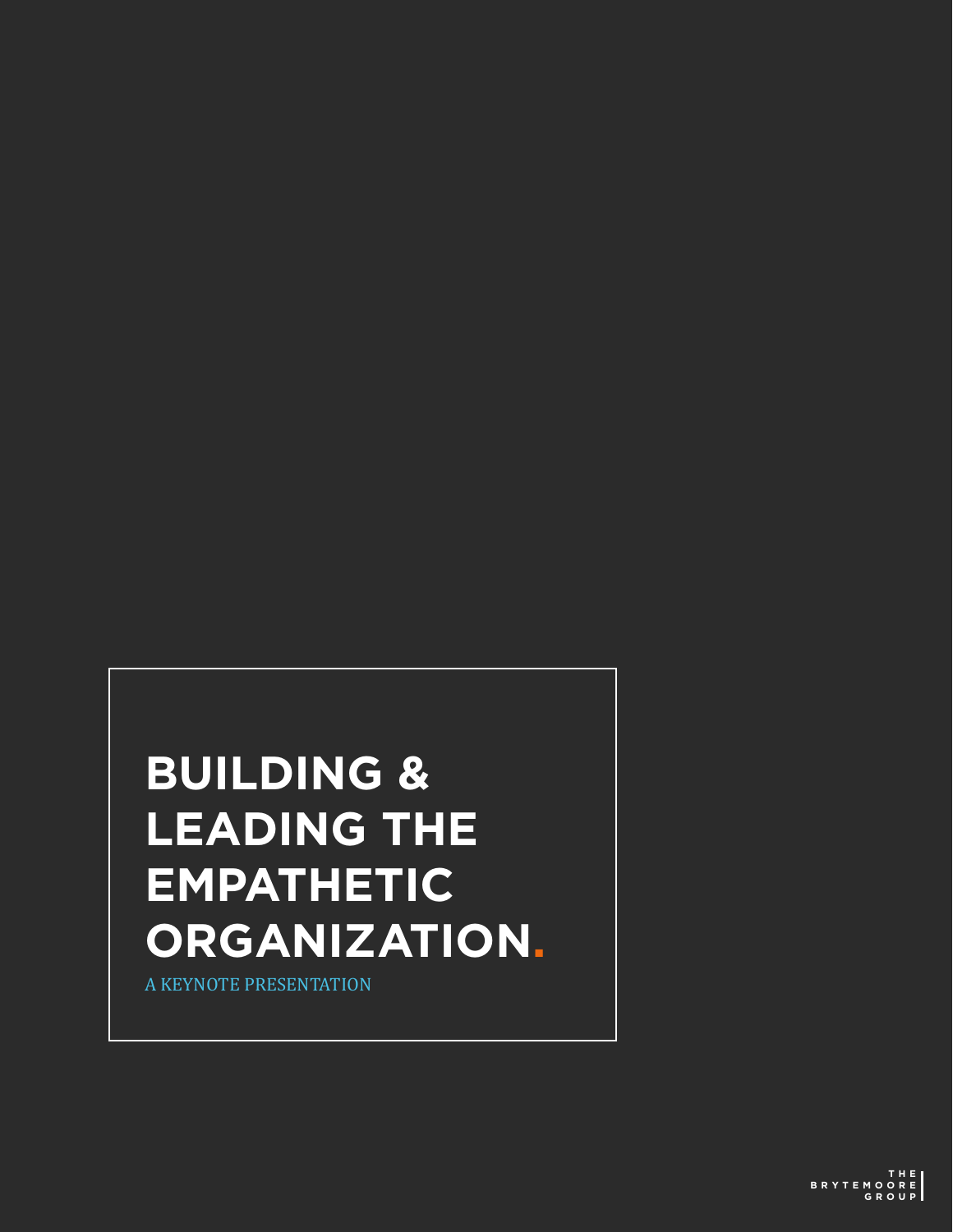#### EMPATHY AT SCALE Redefining empathy for organizations.

n *Building & Leading the Empathetic Organization*, David inspires leaders at all levels to see empathy as a competitive advantage and scale it beyond individual action.

- For<br>Property<br>International<br>Strate - **For marketing leaders**, he emphasizes strategic empathy as a concrete way to demonstrate and strengthen brand.
- **For talent and culture leaders**, he underscores its capacity to influence culture and as a practical approach to fostering diversity, inclusion, and belonging.
- **For client-focused leaders**, he speaks to its impact on customer relationships, market insight, and innovation.

David outlines the things we can all do to build and lead in a strategically empathetic organization—he gives us a shared strlanguage. And he offers practical ways for leaders throughout the organization to engage and understand customers at a deeper level, inform innovation, foster diversity, and improve performance.

David draws on research, observations, and learnings from deep experience advising companies as well as in-depth conversations with prominent leaders—from a prince and a priest to corporate leaders and respected leadership educators.

In this keynote, David shares work published in the Brytemoore Notes, a limited-run print journal that's drawing the attention of leaders around the world. He offers a powerful operating mindset—a new way of seeing our role as leaders within an organization—tips for practicing empathy at scale, and immediate steps we can take to improve the performance of the organizations we lead.

**"I run the world's leading company in expertise marketing, and David stands out among experts. I'd put him in front of any room where I wanted to challenge and inspire leaders."**

> Peter Evans Founder & CEO **ExpertFile**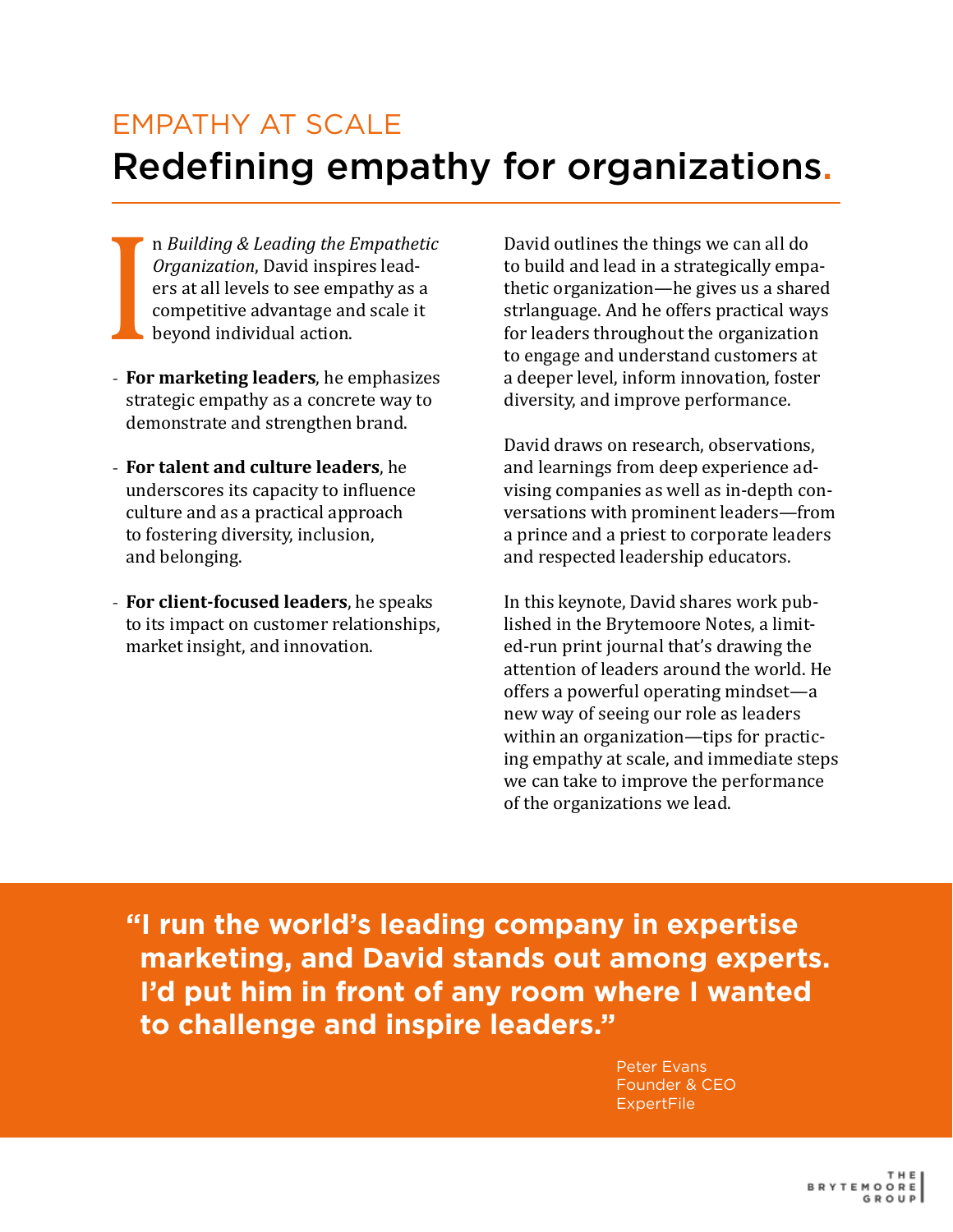#### A few of the groups David's inspired.



**"I've relied on David to share complex ideas concisely and passionately with hundreds of people at events and with leaders in the boardroom.**

**His vision of leadership, moral courage, and the ways we change the world is practical and inspiring."**

> Leora Khan Founder & Executive Director PROOF: Media for Social Justice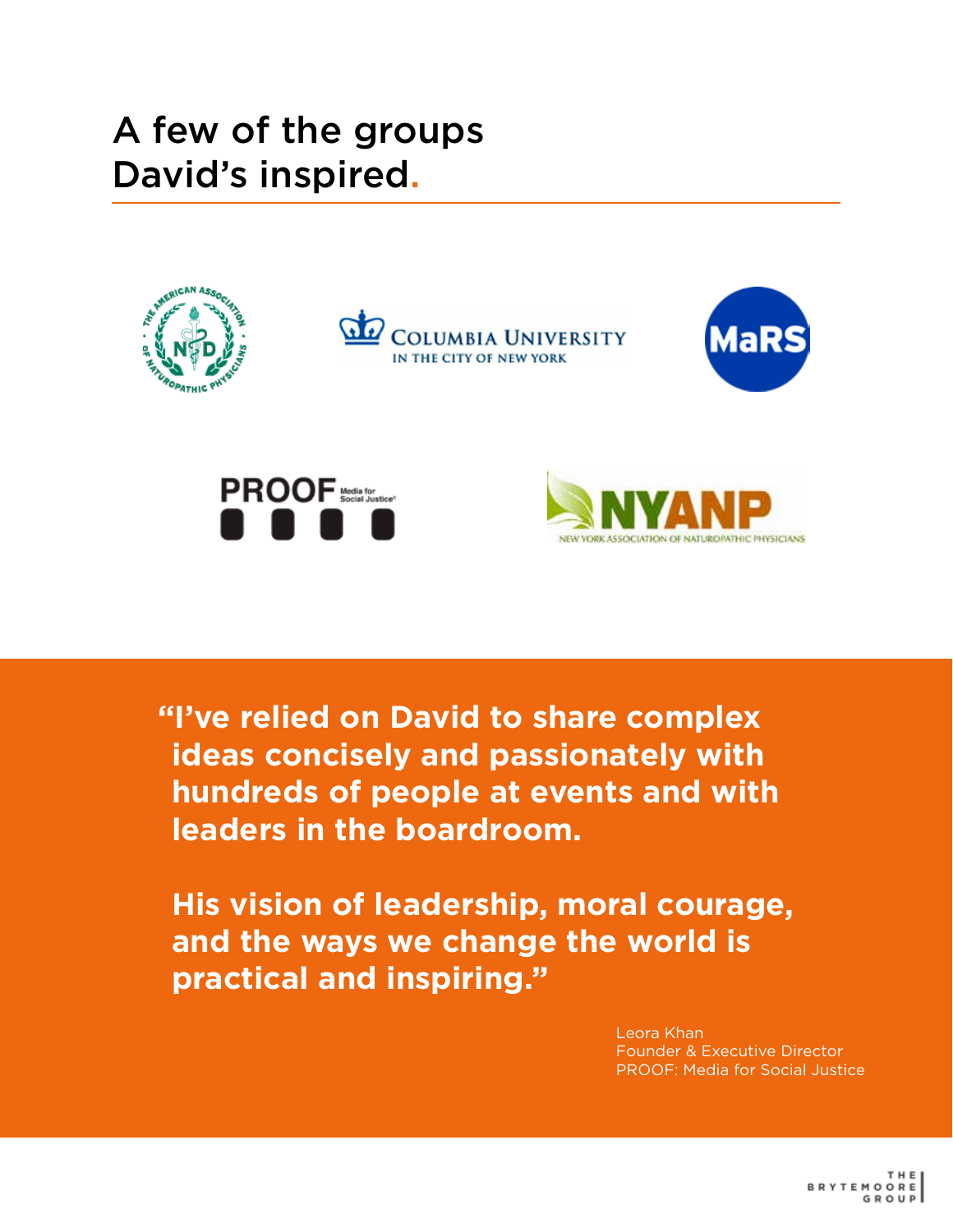### David Garrison

*Brand & Leadership Speaker*



#### **Brander. Photographer. Editor. Speaker.**

David's work draws on an unusual range of accomplishments: He's advised CEOs on brand and strategy, taken portraits in wartorn Sri Lanka, led marketing for healthcare, consulting, and music companies, and published a print-only magazine that's capturing the attention of leaders around the world.

Named a "Brand Champion of the Future," David's perspective on the ways we impact the people and world around us is personal and deeply compelling. Respected for his candid and empathetic approach, he's inspired leaders and groups at Columbia University, Canada's MaRS Discovery District, the American Association of Naturopathic Physicians, and countless companies. He draws on insight into how companies build momentum as well as in-depth conversations with wise people as diverse as princes and priests, government and corporate leaders, educators and entrepreneurs.

As founder of the Brytemoore Group and

editor of the Brytemoore Notes, a limited-run print journal for leaders, David combines research, strategy, story, and experience to help leaders transform their brands—and themselves—with humanity and optimism. In his work and talks, he focuses on practical ways of building meaning and the importance of "doing" as well as "saying."

**"I advise professional speakers all the time, and David's got a rare gift. He's practical, engaging, and shares real-world stories."**

> Jesse Scinto Lecturer Columbia University